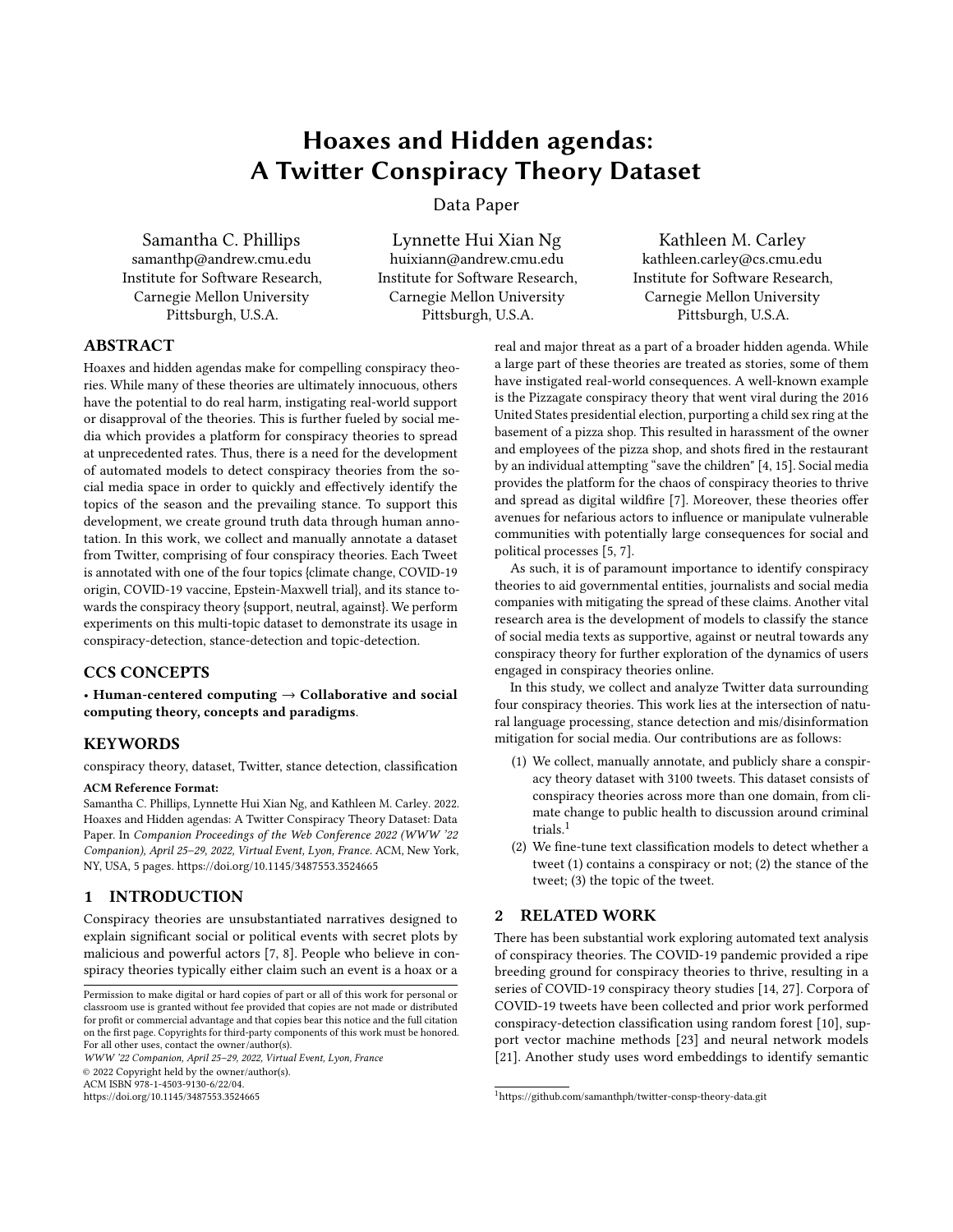properties of conspiracy theory tweets associated with epistemic, existential, and social motives for believing in such theories [\[2\]](#page-4-11).

One common part of conspiracy theory analysis is stance detection, the identification of support or disapproval towards a conspiracy theory. Prior work built stance detection models for conspiracy theories towards climate change [\[26\]](#page-4-12) and vaccines [\[13\]](#page-4-13). A recent study annotates 10,000 tweets related to 5G and COVID-19 conspiracy theories with labels indicating support or otherwise [\[24\]](#page-4-14). More broadly, several studies use stance detection to detect support or disapproval towards misinformation for fact-checking purposes [\[3,](#page-4-15) [9\]](#page-4-16).

Conspiracy theories can take many forms of misinformation, perhaps spread maliciously to sew discourse or intended to inform or protect others. Within this social media landscape, Alam et al. [\[1\]](#page-4-17) instituted a "call to arms", encouraging the research community to publish their data to contribute to the fight against mis/disinformation online and aid in debunking these proposed hoaxes and hidden agendas. We hope to contribute to the effort to build effective conspiracy-detection and stance-detection models by constructing a publicly available dataset containing multiple topics and annotated with the stance towards a topic.

### 3 DATASET CONSTRUCTION

#### 3.1 Data Curation

We collected data on four topics using Twitter V1 API. We collected only public tweets and no personal identification information was used in the data collection nor experimentation. In order to construct a generic conspiracy theory dataset, we collected data on a mixture of topics, each containing its own hoaxes and hidden agendas as conspiracy theories. Table [1](#page-2-0) contains the collection parameters and examples of related conspiracy theories for the four topics in this dataset.

#### 3.2 Data Annotation Procedure

Three graduate students from computer science whose first language was English performed the data annotation. Two annotators worked independently and the third broke ties in the event of disagreement between the initial two labels. The annotation was done in two passes. The annotators first performed an initial filter of tweets that were not in the English language (299 instances) or had insufficient text (17 instances). These tweets were then removed from the dataset, leaving us with 3100 tweets.

The second annotation pass involved labelling each tweet for whether it contains a conspiracy theory or not. For tweets that contain conspiracy theories, the annotators labelled its stance, i.e. whether the tweet was supportive, against or neutral towards the conspiracy theory. This annotation process produced a Cohen's Kappa of 0.478, a moderate inter-annotator agreement between the two independent annotators [\[18\]](#page-4-18). Each tweet in the dataset is annotated with three values: contains a conspiracy theory or not, stance towards the conspiracy theory and topic of conspiracy theory. The topic of the tweet was obtained from the data collection phase. Each instance in the dataset contains the tweet ID and the three corresponding labels. We present the annotation scheme and the percentage of each label in the dataset in Table [2.](#page-2-1)

<span id="page-1-0"></span>

Figure 1: Illustration of performed experiments.

#### 4 EXPERIMENTS

We analyze the dataset through three experiments, each building language models on a different aspect of the annotation, to demonstrate how to use this dataset. Figure [1](#page-1-0) illustrates the experimental set up. Specifically, we run the following three experiments:

- Conspiracy-detection: Given a tweet, classify whether it contains a conspiracy theory or not.
- Stance-detection: Given a tweet that contains a conspiracy theory, classify its stance towards the conspiracy theory, i.e. {support, neutral, against}.
- Topic-detection: Given a tweet that contains a conspiracy theory, classify which of the four conspiracy theory topics it addresses.

For each experiment, we built five classifiers: a majority classifier as a baseline classifier which assigns the majority class as a class value for all the instances; and four neural network classifiers, BERT [\[6\]](#page-4-19), ALBERT [\[17\]](#page-4-20), RoBERTa [\[19\]](#page-4-21) and DistilBERT [\[25\]](#page-4-22). The four neural network classifiers use the transformers architecture and are implemented using the simple-transformers Python library<sup>[2](#page-1-1)</sup>. Prior to classification, the words in the tweets were tokenized with the default tokenizer for the model. These tokenizers make use of contextualized word embeddings, meaning they create vectors representing the words in relation to the surrounding words in the tweet. The classifiers were trained with the default classifier settings of the library: a learning rate of 4e-5, Adam parameter of 1e-8 and a batch size of 8. The proportion of each class label was passed as a parameter to assign weights for loss calculation, thereby accounting for unequal instances of each class. We ran each training run for 10 epochs with an early stopping criterion, and we observed the loss values typically converged after 2 epochs. Each classifier was ran with a five-fold cross validation using a 80:20 train:test split and the average performance metrics were reported. We used the macro-F1 performance metrics to adjust for the imbalance in the proportion of class labels in the dataset [\[12\]](#page-4-23).

#### 5 RESULTS

We present the results of our three experiments in Tables [3, 5](#page-3-0) and [7.](#page-3-0) For the best classifier of the each experiment, we present the performance metrics by class in Tables [4, 6](#page-3-0) and [8.](#page-3-0) The best classifier was determined by the highest macro-F1 score.

For all three experiments, the neural network classifiers outperform the baseline majority classifier, highlighting the need for contextualized tweet embeddings in aiding a classification model to differentiate labels. The best performing classifier for differentiating between conspiracy theory and non-conspiracy theory tweets is

<span id="page-1-1"></span><sup>2</sup><https://github.com/ThilinaRajapakse/simpletransformers>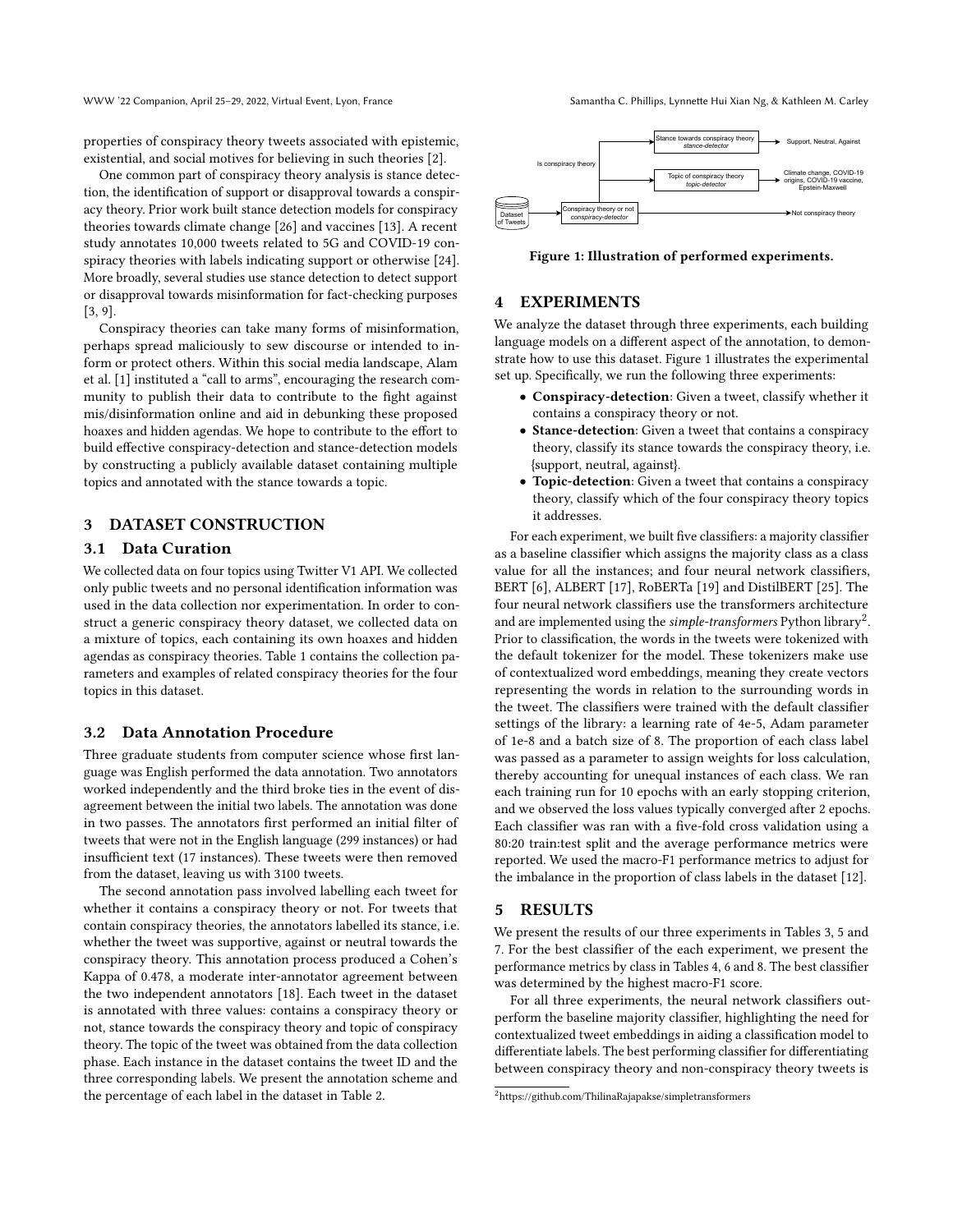<span id="page-2-0"></span>

| Topic (%)          | <b>Collection parameters</b>                                        | <b>Conspiratorial Themes</b>                          |
|--------------------|---------------------------------------------------------------------|-------------------------------------------------------|
| Climate change     | Collection terms: Climate Change, #ActOnClimate, #Climate-          | Climate change is a hoax designed to control peo-     |
| (25.5%)            | Change.                                                             | ple, is a hidden agenda by the Deep State, or can     |
|                    |                                                                     | be caused by chemical trails from aircrafts and       |
|                    | Collection dates: 26 Aug 2017 - 14 Sept 2019 [26]                   | geoengineering. [26]                                  |
| COVID-19           | Collection terms: bleach, vaccine, acetic acid, steroids, essential | COVID-19 virus symptoms are due to 5G com-            |
| origins $(32.6\%)$ | oil, saltwater, ethanol, children, kids, garlic, alcohol, chlo-     | munication networks, or Bill Gates and other ne-      |
|                    | rine, sesame oil, conspiracy, 5G, cure, colloidal silver, dryer,    | farious actors artificially created COVID-19 in an    |
|                    | bioweapon, co- caine, hydroxychloroquine, chloroquine, gates,       | effort to control people. More broadly, COVID-19      |
|                    | immune, poison, fake, treat, doctor, senna makki, senna tea,        | is a bioweapon and/or was synthesized by hu-          |
|                    | #nCoV20199, #CoronaOutbreak, #CoronaVirus, #Coronavirus-            | mans. [14, 22]                                        |
|                    | Coverup, #CoronavirusOutbreak, #COVID19, #Coronavirus,              |                                                       |
|                    | #WuhanCoronavirus, #coronaviris, #Wuhan.                            |                                                       |
|                    |                                                                     |                                                       |
|                    | Collection dates: 29 Mar, 15 Jun, Jun 2020 [20]                     |                                                       |
| COVID-19           | Collection terms: coronaravirus, coronavirus, wuhan virus,          | Bill Gates funded vaccines to place devices like      |
| vaccine (14.7%)    | wuhanvirus, 2019nCoV, NCoV, NCoV2019, covid-19, covid19,            | microchips into people to control them, 5G com-       |
|                    | covid 19.                                                           | munication networks aid in controlling people         |
|                    |                                                                     | through vaccines, or the vaccine changes a per-       |
|                    | Collection dates: 21 Jan - 9 Jun 2020                               | son's DNA. [11, 13, 14]                               |
| Epstein-           | Collection terms: epsteincoverup,<br>GhislaineMaxwellTrial,         | Jeffrey Epstein did not kill himself in jail in 2019. |
| Maxwell            | JeffreyEpstein, LolitaExpress, PedophileIsland, epsteinDidntKill-   | There is an international scheme involving elites     |
| (27.2%)            | Himself.                                                            | to cover up crimes of Epstein and powerful as-        |
|                    |                                                                     | sociates like Hillary and Bill Clinton, or there is   |
|                    | Collection dates: 7-12 Dec 2021                                     | an elaborate cover-up by the US government be-        |
|                    |                                                                     | cause they funded the crimes. [4]                     |

#### Table 1: Collection parameters and conspiratorial themes of the four topics.

#### Table 2: Annotation Scheme (usernames are redacted to maintain user privacy).

<span id="page-2-1"></span>

| Annotation             | Description                      | <b>Example Tweet</b>                                                                           |
|------------------------|----------------------------------|------------------------------------------------------------------------------------------------|
| Label $(\%)$           |                                  |                                                                                                |
| <b>Initial Filters</b> |                                  |                                                                                                |
| А                      | not in English language          | El CUHC se tramita en []                                                                       |
| B                      | insufficient text                | https://t.co/SNru2RHs5g                                                                        |
|                        | <b>Conspiracy Theory or Not</b>  |                                                                                                |
| 0(24.7%)               | does not contain a               | This is a good article about what inspired the main reporter to bring Epstein down, which lead |
|                        | conspiracy theory                | to the arrest of his accomplice, #GhislaineMaxwell #GhislaineMaxwellTrial #Ghislaine #Epstein  |
| 1(75.3%)               | contains a conspiracy            | climate change = hoax created by china directed energy weapons attacking most of us            |
|                        | theory                           |                                                                                                |
|                        | Stance towards conspiracy theory |                                                                                                |
| $1(11.7\%)$            | against a conspiracy             | @ow***: voter fraud isnt real nor is the deep state or qanon. climate change is real. the wage |
|                        | theory                           | gap is real. gun violence is all too real                                                      |
| $2(29.4\%)$            | neutral towards a                | Study finds over 40% of Republicans think Bill Gates will use a COVID-19 vaccine to implant a  |
|                        | conspiracy theory                | tracking microchip                                                                             |
| $3(58.8\%)$            | support towards a                | Because the #deepstate would not be exposed and there would be no need for a #plandemic or     |
|                        | conspiracy theory                | a murder to instigate riots. The sheeple have no idea what #hillaryclinton and the #deepstate  |
|                        |                                  | are capable of.                                                                                |

RoBERTa (macro-F1=0.813). RoBERTa had the best performance for the conspiracy theory class (macro-F1=0.908). The best performing classifier for differentiating the stance of tweets towards a conspiracy theory is BERT (macro-F1=0.722). This BERT classifier for

stance-detection performs best on the class label Support (macro-F1=0.822). For differentiating conspiracy theory topics, RoBERTa fared the best (macro-F1=0.944), and had the best performance for the Epstein-Maxwell class label (macro-F1=0.997).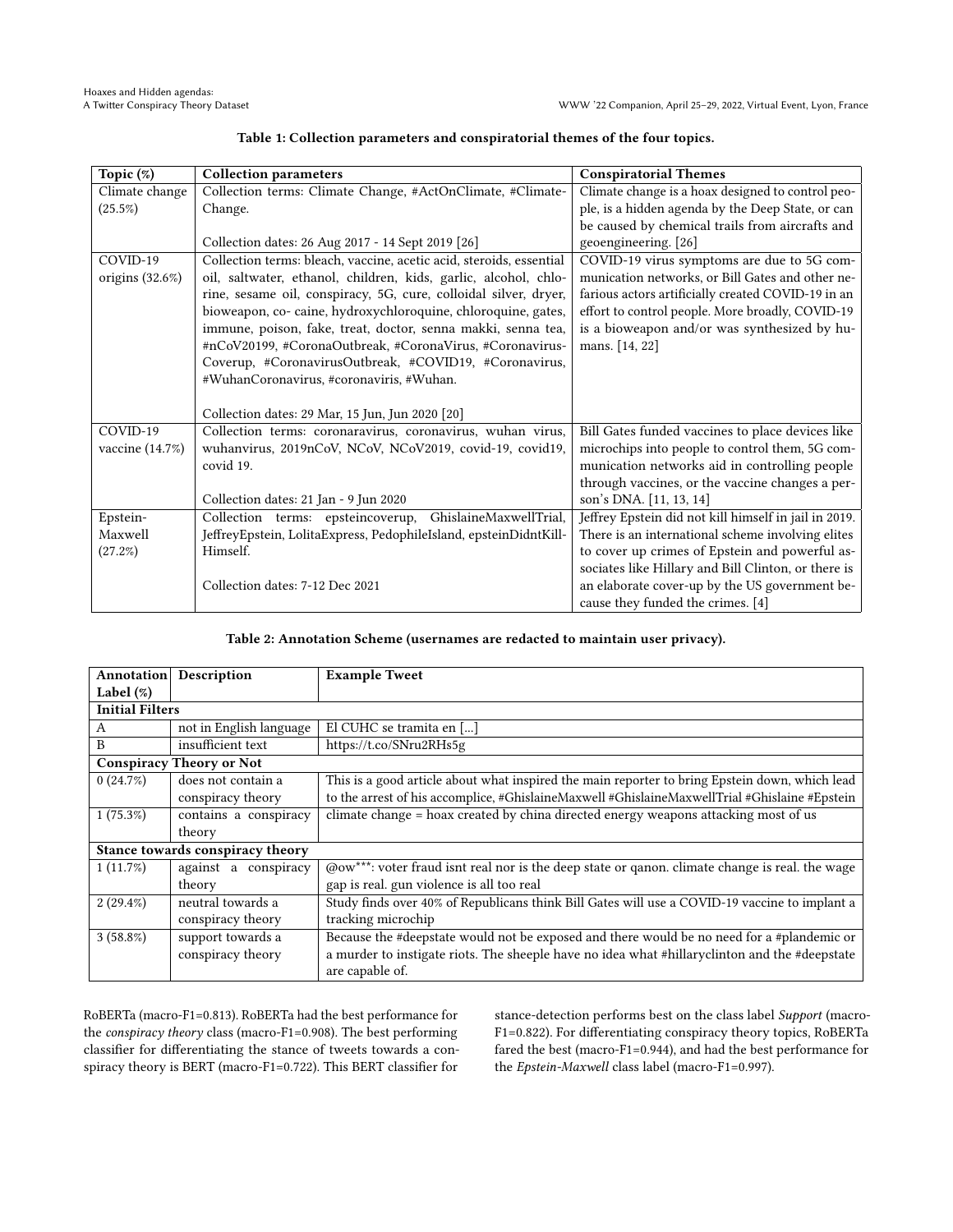<span id="page-3-0"></span>WWW '22 Companion, April 25–29, 2022, Virtual Event, Lyon, France Samantha C. Phillips, Lynnette Hui Xian Ng, & Kathleen M. Carley

#### Table 3: Conspiracy-detection results

| Model               | Precision | Recall | Macro-F1 |
|---------------------|-----------|--------|----------|
| Majority classifier | 0.377     | 0.500  | 0.430    |
| <b>BERT</b>         | 0.812     | 0.802  | 0.807    |
| <b>ALBERT</b>       | 0.734     | 0.783  | 0.752    |
| <b>RoBERTa</b>      | 0.825     | 0.803  | 0.813    |
| <b>DistilBERT</b>   | 0.801     | 0.807  | 0.804    |

#### Table 4: Performance by class of best-model (RoBERTa) for conspiracy-detection experiment

| <b>Class</b>          | <b>Precision</b>   Recall |       | <b>Macro-F1</b> |
|-----------------------|---------------------------|-------|-----------------|
| Conspiracy theory     | 0.893                     | 0.924 | 0.908           |
| Not conspiracy theory | 0.757                     | 0.681 | 0.717           |

Table 5: Stance-detection results

| Model               | Precision | <b>Recall</b> | Macro-F1 |
|---------------------|-----------|---------------|----------|
| Majority classifier | 0.190     | 0.333         | 0.242    |
| <b>BERT</b>         | 0.731     | 0.714         | 0.722    |
| <b>ALBERT</b>       | 0.550     | 0.607         | 0.563    |
| <b>RoBERTa</b>      | 0.698     | 0.707         | 0.702    |
| <b>DistilBERT</b>   | 0.636     | 0.643         | 0.639    |

Table 6: Performance by class of best-model (BERT) for stance-detection experiment

| <b>Class</b> | Precision | Recall | Macro-F1 |
|--------------|-----------|--------|----------|
| Against      | 0.697     | 0.676  | 0.686    |
| Neutral      | 0.701     | 0.616  | 0.656    |
| Support      | 0.796     | 0.850  | 0.822    |

Table 7: Topic-detection results

| Model               | Precision | Recall | Macro-F1 |
|---------------------|-----------|--------|----------|
| Majority classifier | 0.080     | 0.250  | 0.122    |
| <b>BERT</b>         | 0.922     | 0.878  | 0.893    |
| <b>ALBERT</b>       | 0.884     | 0.869  | 0.874    |
| <b>RoBERTa</b>      | 0.966     | 0.929  | 0.944    |
| <b>DistilBERT</b>   | 0.915     | 0.856  | 0.873    |

Table 8: Performance by class of best-model (RoBERTa) for topic-detection

| Class            | Precision | Recall | Macro-F1 |
|------------------|-----------|--------|----------|
| Climate change   | 1.00      | 0.972  | 0.986    |
| COVID-19 origins | 0.925     | 1.00   | 0.961    |
| COVID-19 vaccine | 0.946     | 0.745  | 0.833    |
| Epstein-Maxwell  | 0.994     | 1.0    | 0.997    |

#### 6 DISCUSSION

The dataset annotation achieved a moderate agreement between the annotators. An inherent attribute of conspiracy theories is how quickly they evolve, often contradicting each other. For instance, theories simultaneously claim Princess Diana faked her own death

and was murdered [\[28\]](#page-4-27). Despite training each annotator on current conspiracy theories, there is room for interpretation. Other annotation studies involving hate speech or personal attack detection also have moderate or fair inter-annotator agreement [\[16,](#page-4-28) [29\]](#page-4-29). While the use of multiple annotators helps mitigate this issue, subjective labelling naturally results in disagreements between annotators with different backgrounds and experiences.

The subset of the data used in the stance-detection and topicdetection models only contains tweets with conspiracy theories, hence having 764 fewer data points than the conspiracy-detection model. Yet the topic-detection model yields the best performance while the stance-detection model returns the worst. The stancedetection model might have struggled with performance due to an imbalance of class labels (see Table [2](#page-2-1) for statistics). Conversely, topic-detection models fared well due to the uniqueness of the tweet text of each topic and ability of large-scale language models to memorize key language characteristics. There is also a significant imbalance of class labels for the conspiracy-detection task. Of the 3100 instances in our dataset, 75.3% contains a conspiracy theory and 24.7% do not. We note that the difference between tweets identified as containing a conspiracy theory is due to the collection terms used and does not reflect the true ratio on Twitter. Neural network classifiers account for class imbalance with defined class weights, setting a higher class weight for the minority class and lower weight for the majority.

Given the performance of the neural network classifiers across all three experiments is macro-F1=0.753±0.190, we infer that one does not require a huge dataset of annotated data to identify conspiracy theories, stances or topics. This observation may be due to common text structures among conspiracy theories; it is comforting in the development of subsequent models to keep pace with the changing information landscape.

Furthermore, for the conspiracy-detection task, DistilBERT took a third of the time RobERTa took to run with only a 0.009 drop in macro-F1. For the stance-detection task, DistilBERT ran in approximately half of the time BERT took with a decrease in macro-F1 values of 0.083. Finally, in the topic-detection task, DistilBERT took a third of the time RoBERTa took with a macro-F1 drop of 0.071. These results indicate the additional parameters and time required by more complex text analysis models like BERT and RoBERTa may not be necessary for this dataset, depending on the performance desired.

We posit that users with extreme opinions are typically more vocal on social media, suggesting caution in extrapolating findings. Moreover, homophily on social media interactions has been wellstudied. As one may suspect, there is evidence that people tend to interact with other users similar to them in beliefs or other attributes [\[30\]](#page-4-30). Users who do not believe in conspiracy theories may not seek out or interact with users spreading conspiracy theories. The ratio of conspiracy supporters and deniers in the dataset is roughly 4:1. In this sample of tweets, users were more outspoken in promoting these theories than shutting them down. A future research path is to use these models to detect stance towards conspiracy theories on a much larger scale, which could allow researchers to conclude if supporters or deniers of conspiracy theories discuss them more online.